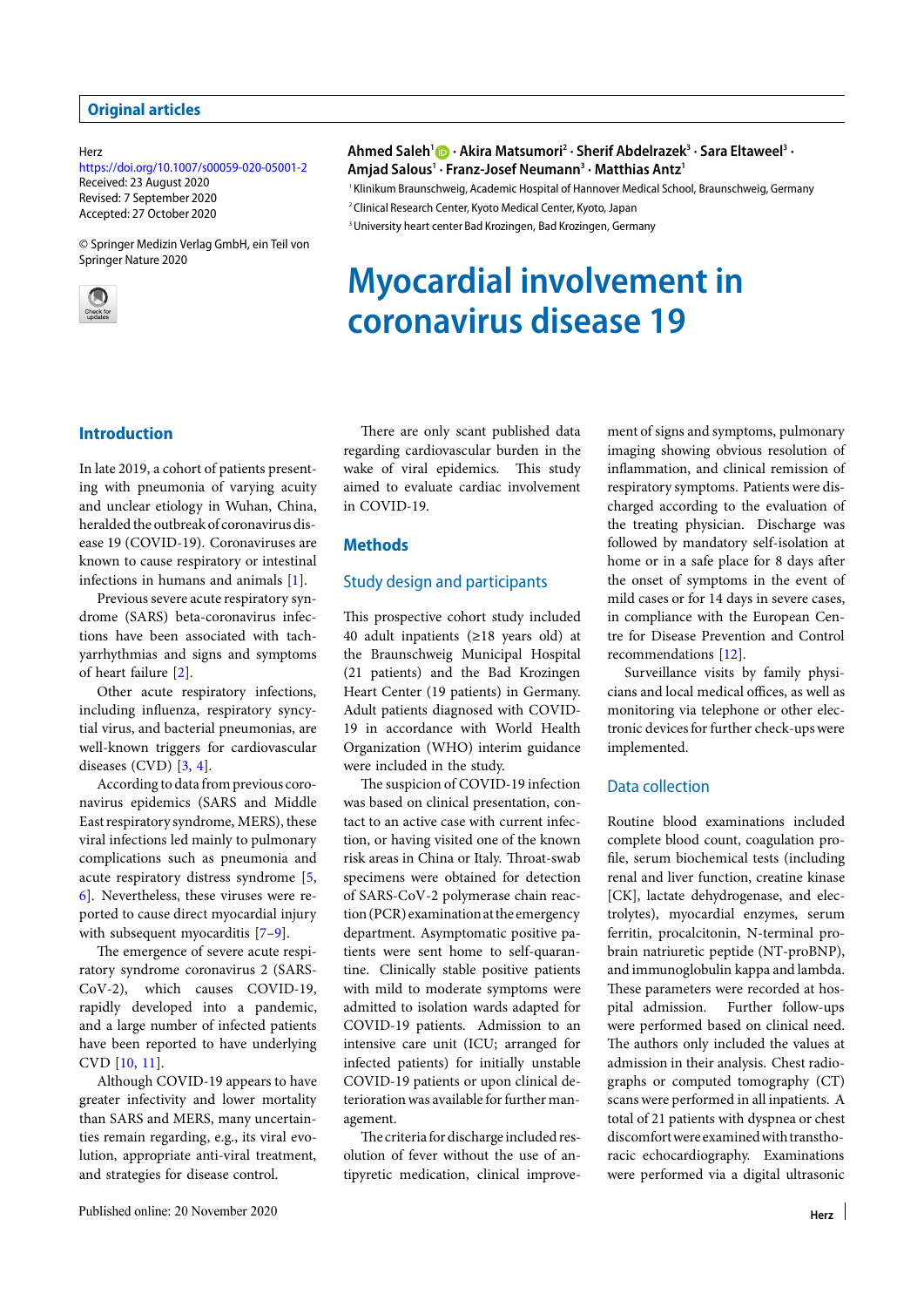Table 1 Mean and standard deviation of troponin, N-terminal pro-brain natriuretic peptide (NT-proBNP), creatine kinase, free light chain immunoglobulins (FLC Ig) lambda and kappa, and D-dimer in relation to the laboratory reference range in patients with orwithout a history of known cardiac disease

| umb (FLC iy) lambua anu kappa, anu D-umici imiciativn to the laboratory relefence lange in patients with or without a mstory or Known calulat uisease |        |                          |                                            |                                               |                 |
|-------------------------------------------------------------------------------------------------------------------------------------------------------|--------|--------------------------|--------------------------------------------|-----------------------------------------------|-----------------|
|                                                                                                                                                       | Mean   | <b>SD</b>                | No history of<br>cardiac disease<br>n. (%) | Known history of<br>cardiac disease<br>n. (%) | Reference range |
| Troponin (pg/ml)                                                                                                                                      | 27.75  | 20.7                     | 18(45)                                     | 7(17.5)                                       | < 14            |
| NT-proBNP (pg/ml)                                                                                                                                     | 1847.5 | 2582.9<br>(median 682.5) | 20(50)                                     | 7(17.5)                                       | < 486           |
| Creatinine kinase (U/I)                                                                                                                               | 242.9  | 254.3<br>(median 125.5)  | 15(37.5)                                   | 2(5)                                          | < 190           |
| FLC Iq lambda (mq/l)                                                                                                                                  | 45.6   | 41.1                     | 23(57.5)                                   | 9(22.5)                                       | $6.7 - 22.4$    |
| FLC Ig kappa (mg/l)                                                                                                                                   | 38.5   | 23.5                     | 21(52.5)                                   | 8(20)                                         | $8.3 - 27.0$    |
| D-dimer (mg/l)                                                                                                                                        | 2.3    | 3.7<br>(median 1.09)     | 21(52.5)                                   | 12(30)                                        | < 0.44          |

device system (Vivid 9 and Vivid 7, GE Vingmed Ultrasound, Horten, Norway) in harmonic mode 2.0/4.3MHz, with a maximum frame per second (FPS) range of 64–112. Conventional echocardiography examination was performed including two-dimensional (2D) based M-mode measures of cardiac chambers and ejection fraction (EF%), pulsed and continuous wave Doppler studies, color Doppler study, and calculation of EF% using Simpson's method. The examinations were conducted on the isolation wards or in the ICU by two certified echocardiography specialists, observing the requirements and technical specifications of personal protective equipment (PPE) [13].

Fever was defined as a tympanic temperature of at least 37.3 °C. The level of suspicion of COVID-19 infection was graded according to CT findings from very low, or COVID-19 Reporting and Data System (CO-RADS) 1, to very high, or CO-RADS 5. CO-RADS is a categorical assessment scheme for pulmonary involvement of COVID-19 on non-enhanced chest CT developed by the Dutch Radiological Society [14]. All patients were categorized between CO-RADS 3 (unclear whether COVID-19 is present), CO-RADS 4 (CT abnormalities suspicious for COVID-19), or CO-RADS 5 (typical for COVID-19 infection).

# Statistical analysis

Statistical analysis was performed using SPSS Statistics, version 25.0 (IBM Corporation, Armonk, NY). The categorical variables are expressed as numbers and percentages and were compared using the Chi-square test. Continuous data are expressed as mean ± standard deviation (SD)and compared using a one-wayanalysis of variance (ANOVA) and a posthoc Tukey test. Independent predictors of mortality were determined using Cox proportional hazards regression models for all causes and cardiovascular disease. For all-cause mortality, age was forced into the model. *P*< 0.05 was considered significant. Logistic regression analysis was used to analyze correlations between the severity of lung involvement based on CO-RADS classification and cardiac biomarkers and was demonstrated with scatter plot curves.

### **Results**

This prospective study included 40 patients from two centers in Germany (the Municipal Hospital of Braunschweig and the Bad Krozingen Heart Center). Women accounted for 37.5% of the study cohort  $(n=15)$ . A total of 19 patients (47.5%) had hypertension, while 11 had already been diagnosed with diabetes mellitus before admission. Of the studied group, 10 had already been previously diagnosed with cardiac disease (25%). The mean age in the study group was  $67 \pm 17$  years. In all, 62.5% of patients complained of fever upon admission, while 12 patients had a sore throat. Half of the cohort presented with dyspnea  $(n=20)$  and 11 patients had chest pain prior to admission. Eight patients in the present cohort died due to their infection with COVID-19 (**n** Table 1).

# Cardiac manifestations

NT-proBNP was elevated in 27 patients at admission. The mean value of NTproBNP was 1847.5 ± 2582.9 pg/ml (median 682.5). Moreover, troponin T was positive in 25 patients, revealing a mean value of  $27.75 \pm 20.7$  pg/ml, 18 of which had no prior history of cardiac disease. At the same time, elevated creatine kinase was noted in 17 patients (mean value 242.9 ± 254.3 U/l, median 125.5), 15 of which had no past history of cardiac disease. The levels of free light chain immunoglobulins (FLC Ig) lambda were measured; 32 patients with a mean value of  $45.6 \pm 41.1$  mg/l exhibited an elevation above the reference range (23 with no concomitantheartdisease). FLC Igkappa had a mean value of  $38.5 \pm 23.5$  mg/l and was elevated in 29 patients (21 without known heart disease), with 33 patients showing increased D-dimer levels at a mean value of  $2.3 \pm 3.7$  mg/l (median 1.09). Of these patients, two had a history of thrombosis. One revealed a peripheral pulmonary embolism on thoracicCT and nine patients had a history of cardiac disease (**D** Table 2).

Cardiac troponin T was significantly higher in patients that were admitted to an ICU (39.3  $\pm$  21.0 pg/ml) in comparison to the patients that did not need intensive care admission  $(20.8 \pm 17.5 \,\text{pc/m}$ . *p*-value 0.005). Correspondingly, the ICU patients showed statistically significant elevation of NT-proBNP and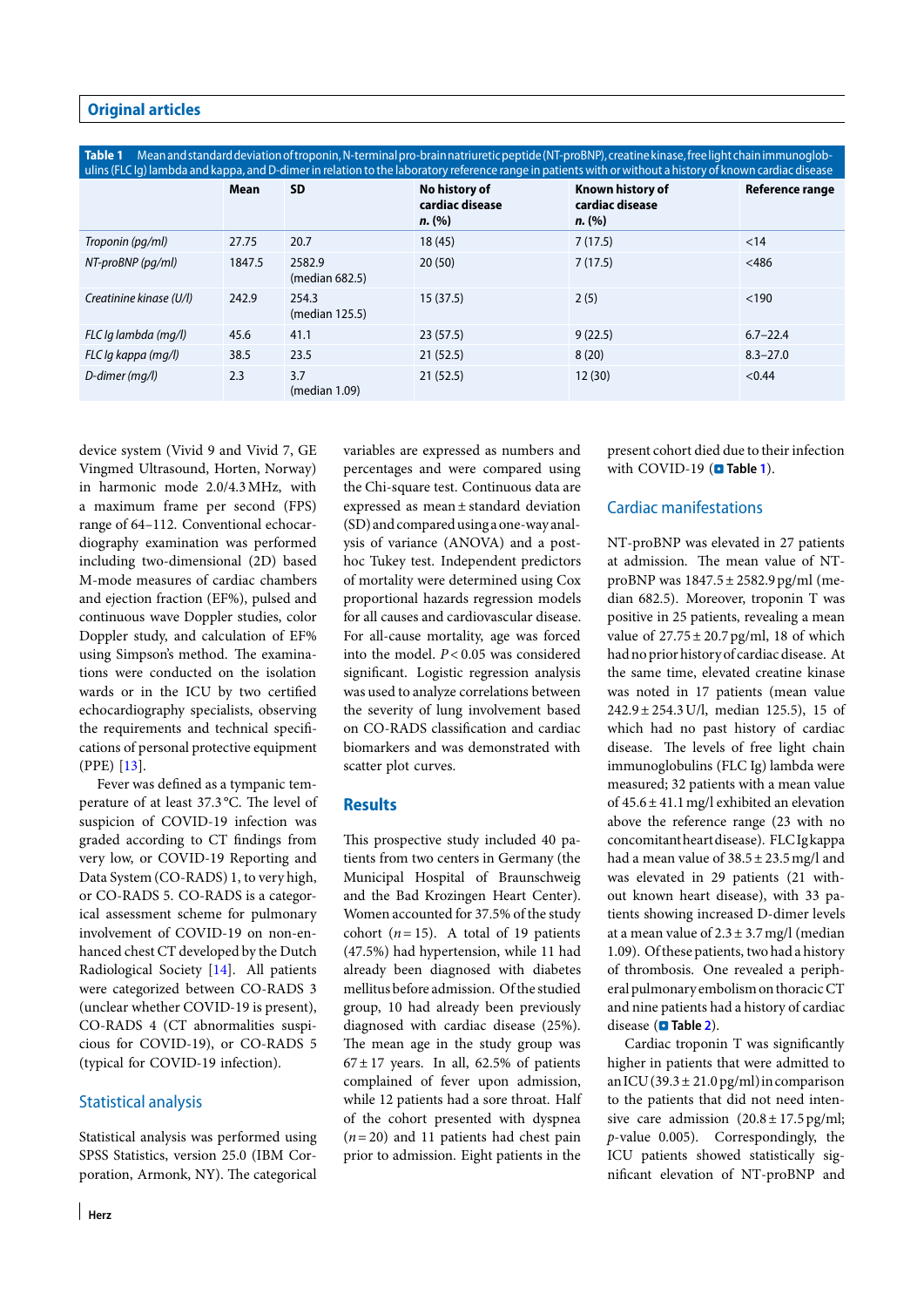pue  $31.2 \pm 10.0$  mg/l; Ë significantly the pue and 0.003 respectively) (D 31.2 ± 10.0mg/l; normal wards  $(33.9 \pm 16.6 \,\mathrm{mg/l})$  and normal wards in contrast to patients admitted to  $(69.9 \pm 62.9 \,\text{mg}/\text{J}$  and 53.7±34.8 mg/l),  $(69.9 \pm 62.9 \,\text{mg}/\text{J} \quad \text{and} \quad 53.7 \pm 34.8 \,\text{mg}/\text{J}),$ tients that required ICU management tients that required ICU management significantly higher among the pathe FLC Ig lambda and kappa were and 0.001, respectively). Similarly, and 143.8 ± 162.1 U/l; non-ICU patients  $(738.4 \pm 842.8 \text{ pg/m})$ non-ICU patients  $(738.4 \pm 842.8 \text{ pg/m}]$ and  $408.2 \pm 297.2$  U/l) compared to creatine kinase  $(3695.9 \pm 3392.8 \text{pg/m})$ creatine kinase  $(3695.9 \pm 3392.8 \text{pg/ml})$ contrast to  $_{\rm HIC}$  ig  $0.001,$ 143.8 ± 162.1 U/l;  $p$ -values <0.01  $408.2 \pm 297.2$  U/I) higher respectively). lambda and kappa were p-values 0.008 and  $(33.9 \pm 16.6 \,\mathrm{mg}/\mathrm{l})$ patients admitted to *p*-values 0.008 and Suoure **Fig.** compared *p*-values <0.01 **<sup>1</sup>**; . Similarly the **Table** gmd **1**). pa- $\overline{c}$ 

established, while no significant correlacreatine kinase and lung CT ( $r = 0.46$ , creating  $p = 0.003$ ). Moreover, a weak correlation ther correlation was revealed between between the severity of pulmonary in- $(r = 0.06, p = 0.71).$ tionwith FLC Iglambdawas documented established, while no significant correlawith FLC Ig kappa (r 0.14, creatine kinase and lung CT ( $r = 0.46$ , ther correlation was revealed between less significant  $(r = 0.11, p = 0.048)$ . A fur $less significant (r = 0.11,$ tween the CT findings and troponin was tween the CT findings and troponin was  $(r = 0.47, p = 0.002).$ fication, and NT-proBNP was revealed fication, and NT-proBNP was revealed volvement, based on CO-RAD classivolvement, based on CO-RAD classibetween the severity of pulmonary in-0.003). Moreover, a weak correlation Additionally, a significant correlation Additionally, a significant correlation Moreover, a weak correlation E e correlation be-= 0.048). Afur*p*= 0.40) was

significant difference was found between ating antiviral therapy. QTc time in two patients before initiin eight patients (20%) and prolonged with prolonged PR time was documented First degree atrioventricular (AV) block clusion based on coronary angiography). comitant coronary artery stenosis (exelevation in two patients without con-The electrocardiogram noted diffuse ST diastolic dysfunction with preserved sys- $(>25\,{\rm mm}\,{\rm Hg})$  , and five patients revealed findings are shown in trocardiographic and echocardiographic trocardiographic and echocardiographic in relation to ICU admission. the mean values of PR time and QTc time the mean values of PR time and QTc time significant di ating antiviral therapy. No statistically QTc time in two patients before initiin eight patients (20%) and prolonged with prolonged PR time was documented First degree atrioventricular (AV) block clusion based on coronary angiography). comitant coronary artery stenosis (exelevation in two patients without contolic function (E/e' ratio >15; diastolic dysfunction with preserved sys- (>25mm Hg), and five patients revealed vated pulmonary artery systolic pressure vated pulmonary artery systolic pressure ular EF (<50%), four patients had eleular EF (<50%), four patients had ele tients demonstrated reduced le their clinical presentation. Five of 21 patheir clinical presentation. Five of 21 paby echocardiography as indicated from by echocardiography as indicated from A total of 21 patients were examined e electrocardiogram noted diffuse ST A total of 21 patients were examined fference was found between . No statistically **Table** . **<sup>2</sup>**. f ventric-E **Table** e elec-**3**).

# **Discussion**

This study focused on the potential car-It was based on laboratory parameters as It was based on laboratory parameters as diac involvement of SARS-CoV-2 virus. diac involvement of SARS-CoV-2 virus. is study focused on the potential car-

# Abstract · Zusammenfassung **Abstract · Zusammenfassung**

Herz © Springer Medizin Verlag GmbH, ein Teil von Springer Nature 2020 © Springer Medizin Verlag GmbH, ein Teil von Springer Nature 2020 https://doi.org/10.1007/s00059-020-05001-2 https://doi.org/10.1007/s00059-020-05001-2

# Myocardial involvement in coronavirus disease 19 **Myocardial involvement in coronavirus disease 19**

# **Abstract**

reported to have underlying cardiovascular number of infected patients have been developed into a pandemic, and a large The emergence of SARS coronavirus 2 (SARS-<br>CoV-2), which causes COVID-19, has rapidly have been associated with tachyarrhythmias disease. reported to have underlying cardiovascular number of infected patients have been developed into a pandemic, and a large CoV-2), which causes COVID-19, has rapidly The emergence of SARS coronavirus 2 (SARSand signs and symptoms of heart failure. and signs and symptoms of heart failure. have been associated with tachyarrhythmias syndrome (SARS) beta-coronavirus infections syndrome (SARS) beta-coronavirus infections (COVID-19). Previous severe acute respiratory (COVID-19). Previous severe acute respiratory the outbreak of coronavirus disease 19 the outbreak of coronavirus disease 19 unclear etiology in Wuhan, China, heralded unclear etiology in Wuhan, China, heralded patients presenting with pneumonia of patients presenting with pneumonia of Background. In late 2019, a cohort of **Background.** In late 2019, a cohort of

study aimed to evaluate cardiac involvement<br>in COVID-19. burden in the wake of viral epidemics, this published data regarding cardiovascular **Objective.** Since there are only scant study aimed to evaluate cardiac involvement burden in the wake of viral epidemics, this published data regarding cardiovascular Since there are only scant

at two centers in Germany. Adult patients<br>diagnosed with COVID-19 in accordance cohort study included 40 adult inpatients Material and methods. This prospective diagnosed with COVID-19 in accordance at two centers in Germany. Adult patients cohort study included 40 adult inpatients **Material and methods.** This prospective

> presence of acute cardiac injury and COVID-<br>19. presence of acute cardiac injury and COVIDconfirmed the relationship between the impact of SARS-CoV-2 virus on heart tissues. echocardiographic values to determine the laboratory parameters as well as electro- and involvement of SARS-CoV-2. It was based on which focused on the potential cardiac which focused on the potential cardiac interim guidance were included in the study, interim guidance were included in the study, with World Health Organization (WHO) confirmed the relationship between the **Results.** The conducted investigations impact of SARS-CoV-2 virus on heart tissues. echocardiographic values to determine the laboratory parameters as well as electroinvolvement of SARS-CoV-2. It was based on with World Health Organization (WHO) The conducted investigations and

cardiac involvement. infection is crucial to determine the burden of Cardiovascular monitoring upon COVID-19 echocardiographic values and mortality. established between cardiac laboratory or **Conclusion.** Myocardial injury and impaired<br>myocardial function due to COVID-19 are<br>rommon; however, no correlation was common; however, no correlation was myocardial function due to COVID-19 are cardiac involvement. infection is crucial to determine the burden of Cardiovascular monitoring upon COVID-19 echocardiographic values and mortality. established between cardiac laboratory or Myocardial injury and impaired

# **Keywords**

COVID-19 · Cardiovascular disease · SARS-<br>CoV-2 · NT-proBNP · Cardiac troponin T CoV-2 · NT-proBNP · Cardiac troponin T COVID-19 · Cardiovascular disease · SARS-

# Myokardbeteiligung bei COVID-19 **Myokardbeteiligung bei COVID-19**

# Zusammenfassung **Zusammenfassung**

Studie die kardiale Beteiligung bei COVID-19 kulären Last im Rahmen von Virusepidemien<br>nur spärlich sind, wurde in der vorliegenden eine Pandemie. Bei einer Großzahl infizierter<br>Patienten wird über eine bestehende Herzdes SARS-Coronavirus 2 (SARS-CoV-2), das sowie Zeichen und Symptomen der Herzinsuf<sup>.</sup><br>fizienz assoziiert. Nach dem ersten Auftreten disease 19" (COVID-19). Frühere Severe-acutedie sich mit Pneumonie unklarer Ätiologie untersucht. Studie die kardiale Beteiligung bei COVID-19 nur spärlich sind, wurde in der vorliegenden kulären Last im Rahmen von Virusepidemien **Ziel.** Da die publizierten Daten zur kardiovas Kreislauf-Erkrankung berichtet. Kreislauf-Erkrankung berichtet. Patienten wird über eine bestehende Herzeine Pandemie. Bei einer Großzahl infizierter COVID-19 auslöst, entwickelte sich rasch COVID-19 auslöst, entwickelte sich rasch des SARS-Coronavirus 2 (SARS-CoV-2), das fizienz assoziiert. Nach dem ersten Auftreten sowie Zeichen und Symptomen der Herzinsuf-Infektionen waren mit Tachyarrhythmien Infektionen waren mit Tachyarrhythmien respiratory-syndrome(SARS)- $\beta$ -Coronavirus respiratory-syndrome(SARS) disease 19" (COVID-19). Frühere Severe-acutevorstellten, den Ausbruch der "coronavirus vorstellten, den Ausbruch der "coronavirus die sich mit Pneumonie unklarer Ätiologie Kohorte von Patienten aus Wuhan, China, Kohorte von Patienten aus Wuhan, China, Hintergrund. Ende 2019 markierte eine **Hintergrund.** Da die publizierten Daten zur kardiovas-Ende 2019 markierte eine β-Coronavirus-

stationäre Patienten aus zwei deutschen erwachsene Patienten mit COVID-19erwachsene Patienten mit COVID-19- Zentren eingeschlossen. Einschluss fander Zentren eingeschlossen. Einschluss fanden stationäre Patienten aus zwei deutschen Kohortenstudie wurden 40 erwachsene Kohortenstudie wurden 40 erwachsene Material und Methoden. In die prospektive **Material und Methoden.** In die prospektive

> Herzgewebe bestimmt. der Einfluss des SARS-CoV-2-Virus auf und echokardiographischen Daten wurde Basis von Laborparametern sowie elektrokardiale Beteiligung von SARS-CoV-2. Auf Studie konzentrierte sich auf die potenzielle der Weltgesundheitsorganisation (WHO). Die Diagnose gemäß dem vorläufigen Leitfaden **Ergebnisse.** Herzgewebe bestimmt. der Einfluss des SARS-CoV-2-Virus aut und echokardiographischen Daten wurde<br>... ... ... Basis von Laborparametern sowie elektrokardiale Beteiligung von SARS-CoV-2. Auf Studie konzentrierte sich auf die potenzielle der Weltgesundheitsorganisation (WHO). Die Diagnose gemäß dem vorläufigen Leitfaden Die Untersuchungen bestätigten

kardialen Beteiligung bestimmt werden soll. grundlegender Bedeutung, wenn die Last der Überwachung bei COVID-19-Infektion ist von und der Mortalität. Eine kardiovaskuläre Labor- oder echokardiographischen Werten jedoch keine Korrelation zwischen kardialen onsstörungen sind häufig, es fand sich Myokardschäden und Myokardfunkti-**Schlussfolgerung.** akuter kardialer Schäden und COVID-19. die Beziehung zwischen dem Vorliegen kardialen Beteiligung bestimmt werden soll grundlegender Bedeutung, wenn die Last der Labor- oder echokardiographischen Werten<br>und der Mortalität. Eine kardiovaskuläre jedoch keine Korrelation zwischen kardialen onsstörungen sind häufig, es fand sich Myokardschäden und Myokardfunkti-Schlussfolgerung. COVID-19-bedingte akuter kardialer Schäden und COVID-19 die Beziehung zwischen dem Vorliegen Derwachung bei COND-19-latextion ist von COVID-19-bedingte

# **Schlüsselwörter** Schlüsselwörter

CoV-2 · NT-proBNP · Kardiales Troponin T COVID-19 · Herz-Kreislauf-Erkrankung · SARS-CoV-2 · NT-proBNP · Kardiales Troponin T COVID-19 · Herz-Kreislauf-Erkrankung · SARS-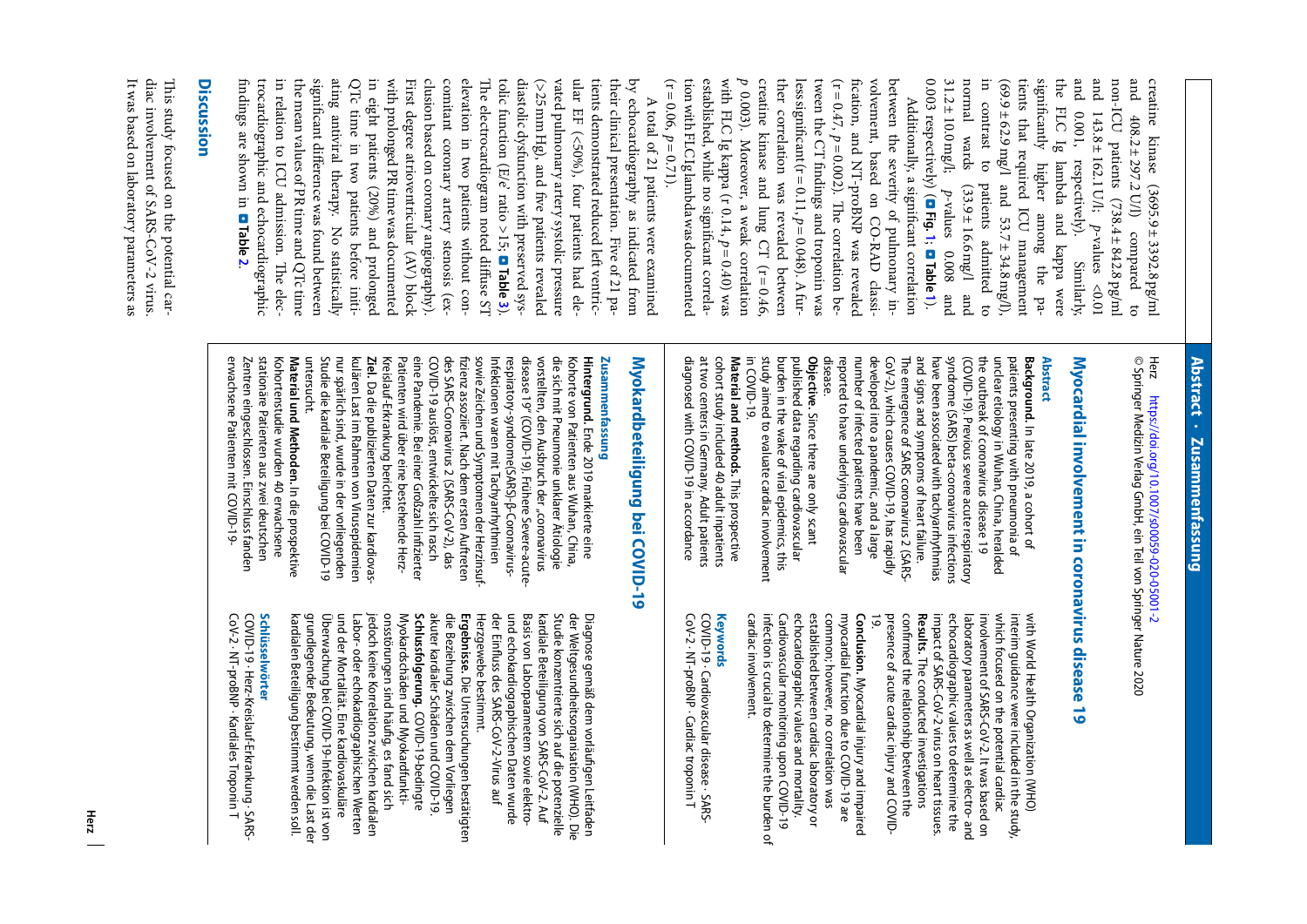| <b>Table 2</b><br>trocardiographic results    | Demographics and basic characteristics of patients, together with radiological and elec- |                                     |                                      |         |  |
|-----------------------------------------------|------------------------------------------------------------------------------------------|-------------------------------------|--------------------------------------|---------|--|
|                                               | <b>All patients</b><br>$(n = 40)$                                                        | No ICU admis-<br>sion<br>$(n=27)$   | <b>ICU admission</b><br>$(n=13)$     | p-Value |  |
| Clinical manifestations                       |                                                                                          |                                     |                                      |         |  |
| Age (years)                                   | $67 \pm 17$                                                                              | $66 \pm 19$                         | $69 \pm 15$                          | 0.7     |  |
| Female gender, n (%)                          | 15(37.5)                                                                                 | 14 (51.9)                           | 1(7.7)                               | 0.013   |  |
| Hypertension, n (%)                           | 19 (47.5)                                                                                | 14 (51.9)                           | 5(38.5)                              | 0.511   |  |
| Diabetes, n (%)                               | 11(27.5)                                                                                 | 4(14.8)                             | 7(53.8)                              | 0.02    |  |
| History of cardiac dis-<br>ease, $n$ $%$      | 10(25)                                                                                   | 0(0)                                | 10(25)                               | 0.016   |  |
| Family history of cardiac<br>disease, $n$ (%) | 4(10)                                                                                    | 0(0)                                | 4 (14.8)                             | 0.28    |  |
| Temperature, °C                               | $38.4 \pm 1.6$                                                                           | $38.5 \pm 1.3$                      | $38.4 \pm 1.5$                       | 0.73    |  |
| $Q^2(96)$                                     | $89 + 5$                                                                                 | $91 \pm 2$                          | $84 + 7$                             | 0.001   |  |
| Catecholamine therapy,<br>n(%)                | 7(17.5)                                                                                  | 0(0)                                | 7(53.8)                              | < 0.01  |  |
| Mechanical ventilation,<br>n(%)               | 9(22)                                                                                    | 0(0)                                | 9(60)                                | < 0.01  |  |
| Mortality, n (%)                              | 8(20)                                                                                    | 4 (14.8)                            | 4 (30.8)                             | 0.4     |  |
| Duration of hospital stay<br>(days)           | $14 + 9$                                                                                 | $9 \pm 6$                           | $21 \pm 8$                           | < 0.01  |  |
| Clinical symptoms                             |                                                                                          |                                     |                                      |         |  |
| Fever, n (%)                                  | 25 (62.5)                                                                                | 15(55.6)                            | 10(76.9)                             | 0.17    |  |
| Dyspnea, n (%)                                | 20(50)                                                                                   | 12 (44.4)                           | 8(61.5)                              | $0.5\,$ |  |
| Sore throat, n (%)                            | 12(30)                                                                                   | 6(22.2)                             | 6(46.2)                              |         |  |
| Chest pain, n (%)                             | 11(52.5)                                                                                 | 7(25.9)                             | 4(30.8)                              | 0.51    |  |
| Cough, n (%)                                  | 17 (42.5)                                                                                | 9(33.3)                             | 8(61.5)                              | 0.17    |  |
| $CT$ staging (n = 40)                         |                                                                                          |                                     |                                      |         |  |
| CO-RADS 3, n (%)                              | 16(40)                                                                                   | 16(59.3)                            | 0(0)                                 | 0.001   |  |
| CO-RADS 4, n (%)                              | 10(25)                                                                                   | 4(14.8)                             | 6(46.2)                              |         |  |
| CO-RADS 5, n (%)                              | 14(35)                                                                                   | 7(25.9)                             | 7(53.8)                              |         |  |
| Laboratory findings                           |                                                                                          |                                     |                                      |         |  |
| CRP (mg/l)                                    | $87.4 \pm 61.6$                                                                          | $58.6 \pm 42.5$                     | $142.8 \pm 55.2$                     | < 0.01  |  |
| Leucocyte count<br>$(10e3/\mu l)$             | $7.9 \pm 3.3$                                                                            | $7.7 \pm 3.9$                       | $8.1 \pm 1.4$                        | 0.71    |  |
| Lymphocytes (10e3/µl)                         | $1.7 \pm 1.8$                                                                            | $2.1 \pm 2.1$                       | $1 \pm 0.5$                          | 0.06    |  |
| Thrombocytes (10e3/µl)                        | $299.9 \pm 169.6$                                                                        | $305.1 \pm 168.5$                   | $289.2 \pm 178.2$                    | 0.8     |  |
| Procalcitonin (µg/l)                          | $0.53 \pm 0.98$                                                                          | $0.49 \pm 1.1$                      | $0.6 \pm 0.67$                       | 0.7     |  |
| $CK$ (U/I)                                    | $242.9 \pm 254.3$<br>(median 125.5)                                                      | $143.8 \pm 162.1$                   | $408.2 \pm 297.2$                    | 0.001   |  |
| $CKMB$ (U/I)                                  | $24 \pm 14.9$                                                                            | $20.5 \pm 8.9$                      | $31.2 \pm 21.7$                      | < 0.05  |  |
| Troponin (pg/ml)                              | $27.7 \pm 20.7$                                                                          | $20.8 \pm 17.5$                     | $39.3 \pm 21$                        | 0.005   |  |
| NT-ProBNP (pg/ml)                             | $1847.5 \pm 2582.9$<br>(median 682.5)                                                    | $738.4 \pm 842.8$<br>(median 590.0) | $3695.9 \pm 3392.8$                  | < 0.01  |  |
| D-dimer (mg/l)                                | $2.3 \pm 3.8$<br>(median 1.09)                                                           | $1.6 \pm 1.7$                       | $3.8 \pm 6.0$                        | 0.08    |  |
| FLC Ig lambda (mg/l)                          | $45.6 \pm 41.1$                                                                          | $33.9 \pm 16.6$                     | $69.9 \pm 62.9$                      | 0.008   |  |
| FLC Ig kappa (mg/l)                           | $38.5 \pm 23.7$                                                                          | $31.2 \pm 10.0$                     | $53.7 \pm 34.8$                      | 0.003   |  |
| Ferritin (ng/ml)                              | $855.78 \pm 1332.4$<br>(median 601.00)                                                   | $619.3 \pm 428.8$                   | $1345.6 \pm 2233$<br>(median 596.00) | 0.1     |  |
| ALT (U/I)                                     | $63.9 \pm 52.9$                                                                          | $56.7 \pm 39.8$                     | $78.8 \pm 73$                        | 0.24    |  |
| Creatinine (mg/dl)                            | $0.8 \pm 0.2$                                                                            | $0.73 \pm 0.15$                     | $0.89 \pm 0.23$                      | 0.02    |  |

**Herz**

well as electro- and echocardiographic values to determine the impact of SARS-CoV-2 virus on heart tissues. The conducted investigations confirmed the relationship between the presence of acute cardiac injury and COVID-19.

The authors' patients experienced myocardialinjuries (45% of the studygroup): myocardial necrosis was suggested by increased troponinTlevels, andmyocardial functional disturbance by elevated NTproBNP, as well as disturbed left ventricular systolic and diastolic function. In addition to these findings, the existence of enhancedinflammatory biomarkers such as CRP, ferritin, and FLCs suggested that myocardial injury may be caused by inflammatory myocardial processes. NTproBNP showed significant correlation with the length of hospital management and the severity of pulmonary CT findings.

The electrocardiographic findings in these patients, such as ST elevation without reciprocal ST depression in the absence of acute coronary artery insult, and the conduction disturbances suggest further evidence of myocarditis, most likely due to direct viral invasion or immunemediated myocardial injury. The presence of myocardial interstitial oedema in acute viral myocarditis can lead to disturbance of both systolic and diastolic function, which was detected in 25% of the patients. Patients with myocarditis can show pulmonary hypertension in the acute course. Other compensatory mechanisms, such as right ventricular hypertrophy, need weeks or months to develop. The thrombogenic nature of COVID-19 may have led to peripheral pulmonary vasculature insults with acute elevated pulmonary pressure. This theory cannot be excluded, even though no central pulmonary embolisms were detected on thorax CT.

The results of univariate Cox proportional hazards analysis for laboratory biomarkers or echocardiographic parameters, possibly due to relatively small sample size, showed no significant independent prognostic value for mortality in the present COVID patients.

The myocardium may be infected by a wide variety of viruses [15, 16]. In patients with moderate to severe heart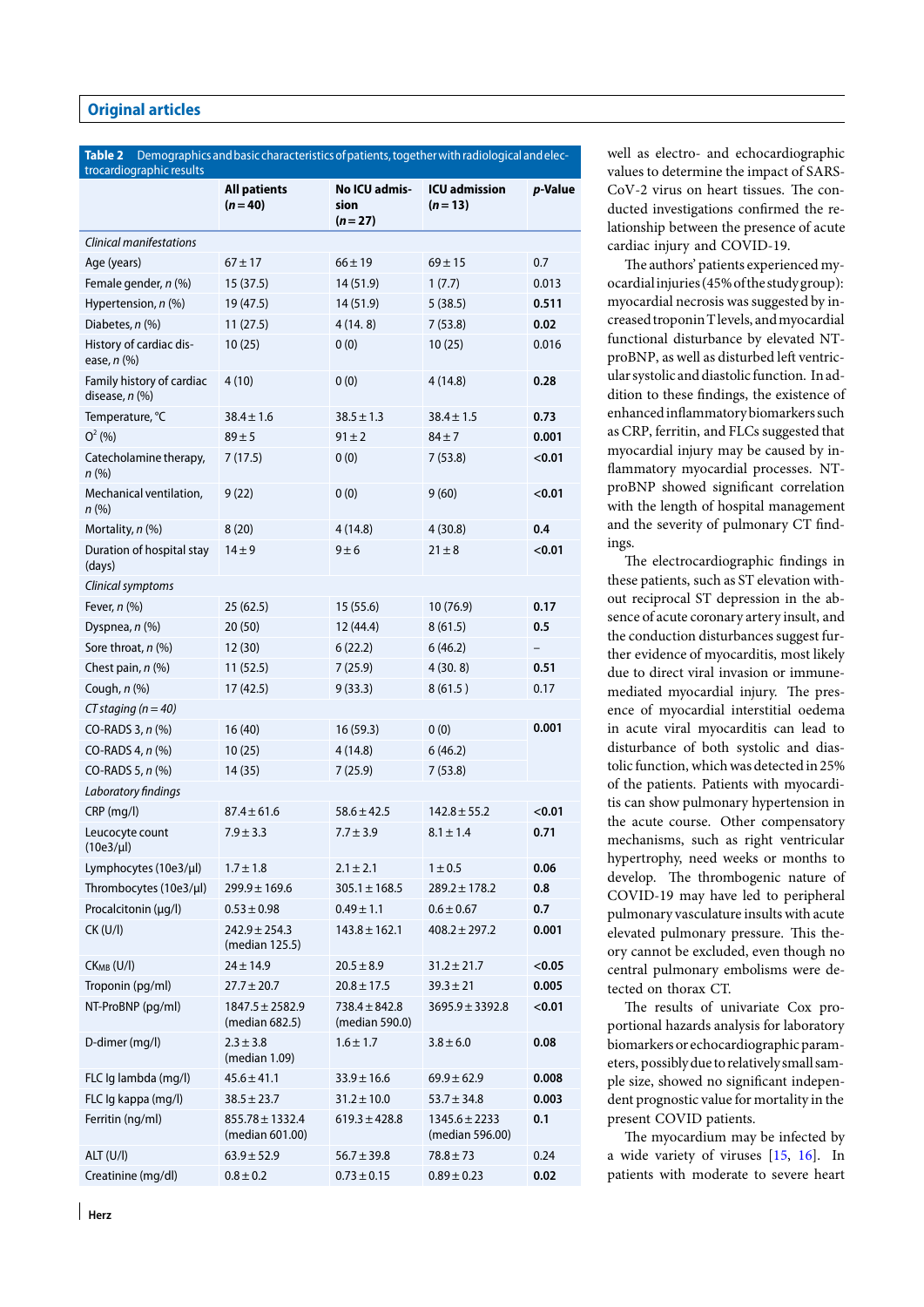| <b>Table 2</b><br>(Continued)                  |                                   |                                   |                                  |         |  |
|------------------------------------------------|-----------------------------------|-----------------------------------|----------------------------------|---------|--|
|                                                | <b>All patients</b><br>$(n = 40)$ | No ICU admis-<br>sion<br>$(n=27)$ | <b>ICU</b> admission<br>$(n=13)$ | p-Value |  |
| Electrocardiographic parameters                |                                   |                                   |                                  |         |  |
| Diffuse ST-segment<br>elevation, $n$ $(\%)$    | 2(5)                              | 1(4)                              | 1(6.7)                           | 1       |  |
| Prolonged PR time, n (%)                       | 8(20)                             | 4(16)                             | 4(26.7)                          | 0.44    |  |
| PR time (ms)                                   | $181 \pm 25$                      | $180 \pm 25$                      | $182 + 26$                       | 0.34    |  |
| Prolonged QTc time,<br>$n$ (%)                 | 2(5)                              | 0(0)                              | 2(13.3)                          | 0.14    |  |
| QTc time (ms)                                  | $436 \pm 31$                      | $434 \pm 32$                      | $438 \pm 28$                     | 0.43    |  |
| Right bundle branch<br>block, $n$ $(\%)$       | 2(5)                              | 0(0)                              | 2(13.3)                          | 0.13    |  |
| Left bundle branch<br>block, $n$ $(\%)$        | 1(2.5)                            | 1(4)                              | 0(0)                             | 1       |  |
| New-onset atrial fibrilla-<br>tion, $n$ $(\%)$ | 2(5)                              | 1(4)                              | 1(6.7)                           | 1       |  |

*O2* oxygen saturation, *CO-RADS* COVID-19 Reporting and Data System, *CRP* C-reactive protein, *CK* creatine kinase, *CKMB* creatine kinase mb-fraction, *NT-ProBNP* N-terminal pro brain natriuretic peptide, *FLC Ig* free light chain immunoglobulin, *ALT* alanine aminotransferase, *IL6* interleukin 6, *SD* standard deviation

| Echocardiographic values in patients with positive coronavirus disease 19<br>Table 3 |                                 |                       |                           |      |  |  |
|--------------------------------------------------------------------------------------|---------------------------------|-----------------------|---------------------------|------|--|--|
| <b>Echocardiographic parameters</b>                                                  | <b>All patients</b><br>$(n=21)$ | No ICU ad-<br>mission | <b>ICU</b> admis-<br>sion |      |  |  |
| Normal LV ejection fraction, n (%)                                                   | 16(40)                          | 10(40)                | 6(40)                     | 0.09 |  |  |
| Reduced LV ejection fraction, n (%)                                                  | 5(12.5)                         | 1(4)                  | 4(26.7)                   | 0.09 |  |  |
| New significant valve lesions, n (%)                                                 | 0(0)                            | 0(0)                  | 0(0)                      |      |  |  |
| Elevated pulmonary systolic pres-<br>sure, $n$ $(\%)$                                | 4(10)                           | 1(4)                  | 3(20)                     | 0.14 |  |  |
| LV left ventricular                                                                  |                                 |                       |                           |      |  |  |

failure (EF <45%) and inflammation in the Marburg registry, 42.1% were viruspositive [17].

In 2006, a study of patients diagnosed with SARS revealed that tachycardia was the most common finding (72%) beside hypotension (50%), bradycardia (15%), transient cardiomegaly (11%), and transient paroxysmal atrial fibrillation in only one patient (0.8%) as a result of direct cardiac injury in the absence of underlying heart disease [2]. Another group aimed to characterize cardiac manifestations in the 2009 influenza pandemic (H1N1). In all, 46% of patients showed evidence of myocardial injury. Of 28 patients in whom an echocardiogram was clinically indicated, 20 had left ventricular systolic dysfunction. Of these, 14 patients were diagnosed as having myocarditis, with most (12 patients) developing this early on [18]. Fulminant myocarditis caused

by the H1N1 strain of influenza was also reported [19]. Various studies described myocarditis related to other influenza forms [20–22]. Further reports linked MERS coronavirus (MERS-CoV) to myocarditis and severe left ventricular systolic dysfunction [9]. Furthermore, an animal model study clearly stated that viral RNA could be seen in cardiac tissue, implying direct cardiac pathology [23].

Shi et al. conducted a single-center cohort study at Wuhan University, China, and retrospectivelyincluded a total of 416 hospitalized patients with COVID-19. Approximately 82 patients (19.7%) were reported to have cardiac injury. A higher mortality rate (*p*< 0.001) was noticed in patients with cardiac injury (51.2%) than those without cardiac injury (4.5%) [24]. To evaluate the association of underlying CVD and myocardial injury with fatal outcomes in COVID-19 patients, Guo et al. conducted a retrospective singlecenter study. Of a total of 187 patients with confirmed COVID-19, 52 (27.8%) patients exhibited myocardial injury as indicated by elevated troponin T levels [25]. Likewise, myocardial injury proved by troponin T elevation was determined in 45% of the present cohort. Similar to the current study, the authors did not observe any significant correlation between troponin T and NT-proBNP in relation to mortality [25].

Case reports have depicted the cardiac involvement of COVID-19 infection. The diagnosis of myocarditis was established upon troponin T and NTproBNP elevation and was confirmed in one case through echocardiography and in the other with cardiac MRI [26, 27]. Another group from New York, USA, identified ST-segment elevation in 18 patients infected with COVID-19. Noncoronary myocardial injury was noted in 10 patients indicating myo/pericarditis [28].

The authors did not detect any ventricular arrhythmias or sudden cardiac death (SCD) in patients under monitor surveillance. The proportion of SCD caused by myocarditis has been reported as ranging from 1% to 14% of all SCD [29, 30].

Elevation of FLC kappa and lambda in the current patient cohort suggests that the clones of B lymphocytes and plasma cells that produce FLCs may be activated in COVID-19 patients, although the number of lymphocytes were decreased. However, there were contradictory observations of FLC in heart failure, which may partly reflect the different FLC assays used [31, 32].

# **Limitation**

The number of patients included in this study was relatively small, which did not allow proper monitoring of the prognostic value of various cardiac parameters for mortality risk. Given the difficulties associated with performing myocardial biopsy in COVID-19 patients, pathological diagnosis remains to be clarified. The authors cannot exclude a possible sample selection bias due to a discrepancy be-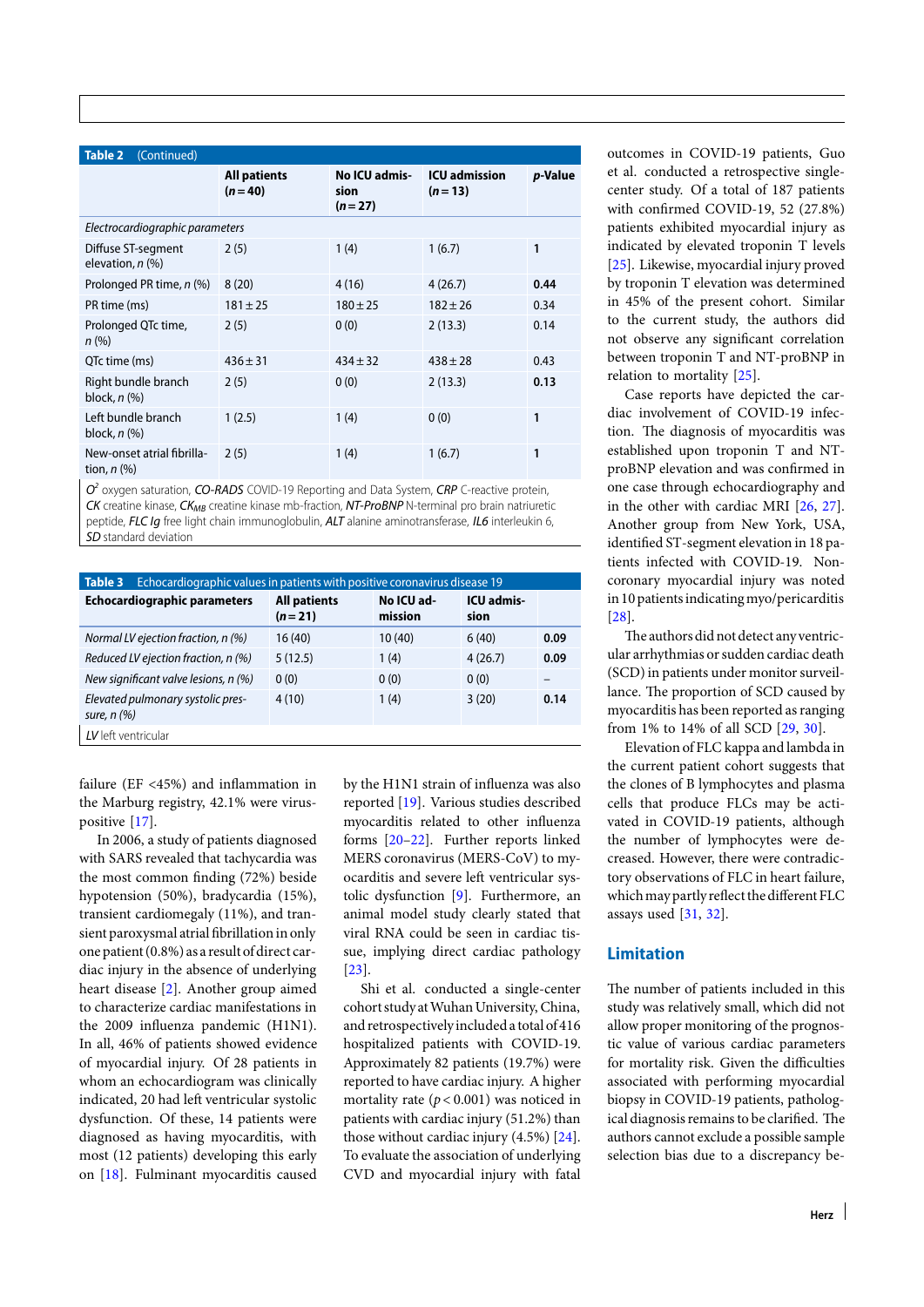

Fig. 1 << Comparison of mean values and standard deviation of cardiac laboratory parameters in relation to intensive care unit (ICU) admission. \* *p*-Value 0.008, \*\* *p*-value 0.003, + *p*-value 0.001, ++ *p*-value <0.05, ° *p*-value 0.005, °° *p*-value  $\sim 0.01$ 

tween the two recruiting centers (a heart center and a municipal hospital).

# **Conclusion**

Myocardial injury and impaired myocardial function due to COVID-19 are common. Patients with elevated cardiac parameters such asNT-proBNPand cardiac troponin in the absence of a known history of heart disease are at higher risk for ICU admission. No correlation was established between cardiac laboratory or echocardiographic values and mortality. Cardiovascular monitoring upon COVID-19 infection is crucial to determine the burden of cardiac involvement.

### **Corresponding address**

#### **Ahmed Saleh**

Klinikum Braunschweig, Academic Hospital of Hannover Medical School Braunschweig, Germany salehcardio@hotmail.com

# **Compliance with ethical guidelines**

**Conflict of interest.** A. Saleh, A. Matsumori, S. Abdelrazek, S. Eltaweel, A. Salous, F.-J.Neumann, andM. Antz declare that they have no competing interests.

All procedures performed in studies involving human participants or on human tissue were in accordance with the ethical standards of the institutional and/or national research committee and with the 1975 Helsinki declaration and its later amendments or